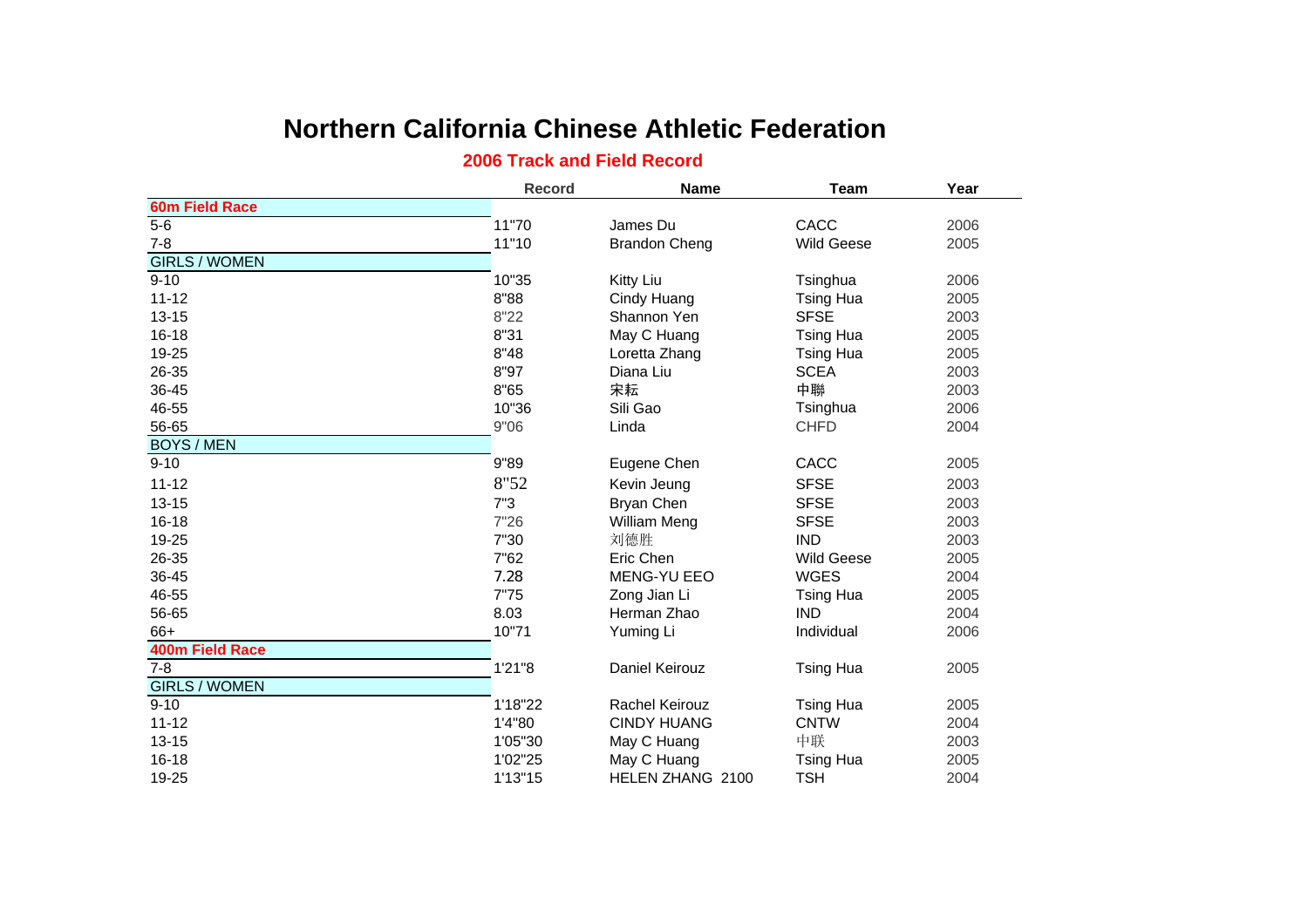| 26-35                | 1'08"22 | HIU-NAM CHOI 2188   | CACC             | 2004 |
|----------------------|---------|---------------------|------------------|------|
| 36-45                | 1'16"00 | <b>Tracy Zhou</b>   | <b>Tsing Hua</b> | 2005 |
| 46-55                | 1'22"29 | Penny Peng          | <b>Tsing Hua</b> | 2005 |
| 56-65                |         |                     |                  |      |
| <b>BOYS / MEN</b>    |         |                     |                  |      |
| $9 - 10$             | 1'27"31 | Benjamin Wong       | <b>IND</b>       | 2005 |
| $11 - 12$            | 1'08"79 | Jeffrey Chen        | CACC             | 2006 |
| $13 - 15$            | 58"73   | <b>WILLIE XIANG</b> | SW               | 2004 |
| $16 - 18$            | 51"97   | James Chen          | <b>ETC</b>       | 2005 |
| 19-25                | 56"04   | James Chen          | <b>ETC</b>       | 2006 |
| 26-35                | 58"40   | <b>LIANG ZHANG</b>  | <b>TSH</b>       | 2004 |
| 36-45                | 57"32   | Matt Dickstein      | Tsinghua         | 2006 |
| 46-55                | 58"09   | Zongjian Li         | Tsinghua         | 2006 |
| 56-65                | 1'10"94 | Patrilk.S Lee       | Individual       | 2006 |
| 100m Hurdle Race     |         |                     |                  |      |
| <b>GIRLS / WOMEN</b> |         |                     |                  |      |
| 19-25                | 16"45   | Song, Shelley       | <b>ETC</b>       | 2006 |
| 26-35                | 17"19   | Loretta Zhang       | <b>Tsing Hua</b> | 2005 |
| 36-45                | 16"57   | Grace Kloba         | <b>Tsing Hua</b> | 2005 |
| 46-55                | 17"60   | <b>Shelly Song</b>  | <b>SFSE</b>      | 2003 |
| <b>BOYS / MEN</b>    |         |                     |                  |      |
| $16 - 18$            | 15"42   | William Meng        | <b>SFSE</b>      | 2003 |
| 19-25                | 18"8    | 孔单                  | <b>IND</b>       | 2003 |
| 26-35                | 15.34   | <b>ALAN CHEUNG</b>  | <b>IND</b>       | 2004 |
| 36-45                | 16"47   | Wen Gao             | <b>IND</b>       | 2005 |
| 1500m Field Race     |         |                     |                  |      |
| <b>GIRLS / WOMEN</b> |         |                     |                  |      |
| $13 - 15$            | 5'26"68 | Cindy Huang         | Tsinghua         | 2006 |
| $16 - 18$            | 5'10"13 | May C Huang         | <b>Tsing Hua</b> | 2005 |
| 19-25                | 4'59"20 | May C Huang         | 中联               | 2003 |
| 26-35                | 5'13"70 | 李雪非                 | <b>UCBK</b>      | 2003 |
| 36-45                | 5'38"90 | Yahong Yao          | Tsinghua         | 2006 |
| 46-55                | 6'48"91 | <b>HUA WANG</b>     | <b>IND</b>       | 2004 |
| <b>BOYS / MEN</b>    |         |                     |                  |      |
| $13 - 15$            | 5'16"20 | Andy Zhang          | Tsinghua         | 2006 |
| 16-18                | 4'31"64 | Victor T Ho         | <b>IND</b>       | 2005 |
| 19-25                | 4'33"13 | Jason wang          | <b>Tsing Hua</b> | 2005 |
|                      |         |                     |                  |      |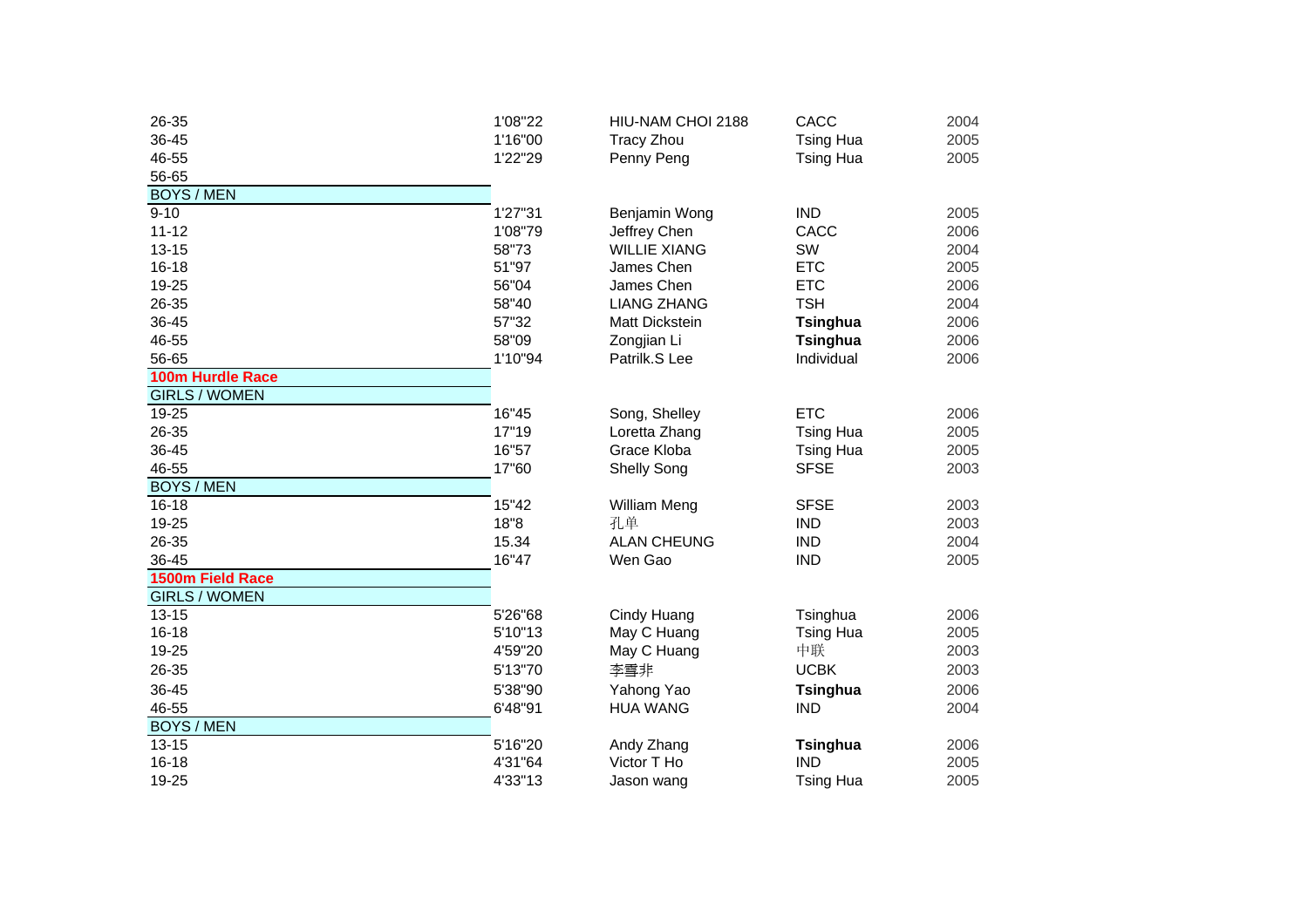| 26-35                         | 5'13"93 | <b>ADOLFO LIM</b>   | <b>IND</b>        | 2004 |
|-------------------------------|---------|---------------------|-------------------|------|
| 36-45                         | 4'43"40 | Jiantao Huang       | <b>Tsinghua</b>   | 2006 |
| 46-55                         | 4'46"94 | Tony Fong           | <b>Tsinghua</b>   | 2006 |
| 56-65                         | 5'37"53 | Patrick Lee         | <b>SFSE</b>       | 2003 |
| <b>4x100 Relay field Race</b> |         |                     |                   |      |
| $7 - 8$                       | 1'13''2 |                     | <b>SCEA</b>       | 2005 |
| <b>GIRLS / WOMEN</b>          |         |                     |                   |      |
| $9 - 10$                      | 1'16"90 |                     | Tsinghua          | 2006 |
| $11 - 12$                     | 1'01"25 |                     | <b>SFSE</b>       | 2003 |
| $13 - 15$                     | 53"50   |                     | <b>SFSE</b>       | 2003 |
| $16 - 18$                     | 54"53   |                     | <b>Tsinghua</b>   | 2006 |
| 19-25                         | 1'07"54 |                     | <b>Tsing Hua</b>  | 2005 |
| 26-35                         | 59"33   |                     | <b>Tsing Hua</b>  | 2005 |
| 36-45                         | 1'04"38 |                     | 中聯                | 2003 |
| 46-55                         | 1'07"93 |                     | <b>Tsing Hua</b>  | 2005 |
| <b>BOYS / MEN</b>             |         |                     |                   |      |
| $9 - 10$                      | 1'13"34 |                     | <b>Wild Geese</b> | 2005 |
| $11 - 12$                     | 59"78   |                     | <b>SFSE</b>       | 2003 |
| $13 - 15$                     | 50"34   |                     | SFSE1             | 2003 |
| $16 - 18$                     | 47"41   |                     | <b>ETC</b>        | 2005 |
| 19-25                         | 46"07   |                     | <b>ETC</b>        | 2005 |
| 26-35                         | 47"90   |                     | Tsing Hua-1       | 2005 |
| 36-45                         | 47"60   |                     | <b>WGES</b>       | 2004 |
| 46-55                         | 54"86   |                     | C-Network         | 2006 |
| 100m Field Race               |         |                     |                   |      |
| $5-6$                         | 19"30   | Nancy Yang          | Individual        | 2006 |
| $7 - 8$                       | 17"66   | Claire Yuan         | <b>Wild Geese</b> | 2005 |
| <b>GIRLS / WOMEN</b>          |         |                     |                   |      |
| $9 - 10$                      | 14"87   | Ruonig Zhen         | <b>IND</b>        | 2005 |
| $11 - 12$                     | 14"16   | Cindy Huang         | <b>Tsing Hua</b>  | 2005 |
| $13 - 15$                     | 12"79   | Shannon Yen         | <b>SFSE</b>       | 2003 |
| $16 - 18$                     | 13"22   | Belyn Lai           | <b>Tsinghua</b>   | 2006 |
| 19-25                         | 15.59   | <b>HENLEN ZHANG</b> | <b>TSH</b>        | 2004 |
| 26-35                         | 14.20   | <b>XIA CAI</b>      | <b>TSH</b>        | 2004 |
| 46-55                         | 16"24   | Sili Gao            | <b>Tsing Hua</b>  | 2005 |
| 56-65                         | 16.57   | <b>ANNING LIANG</b> | <b>CHFD</b>       | 2004 |
| <b>BOYS / MEN</b>             |         |                     |                   |      |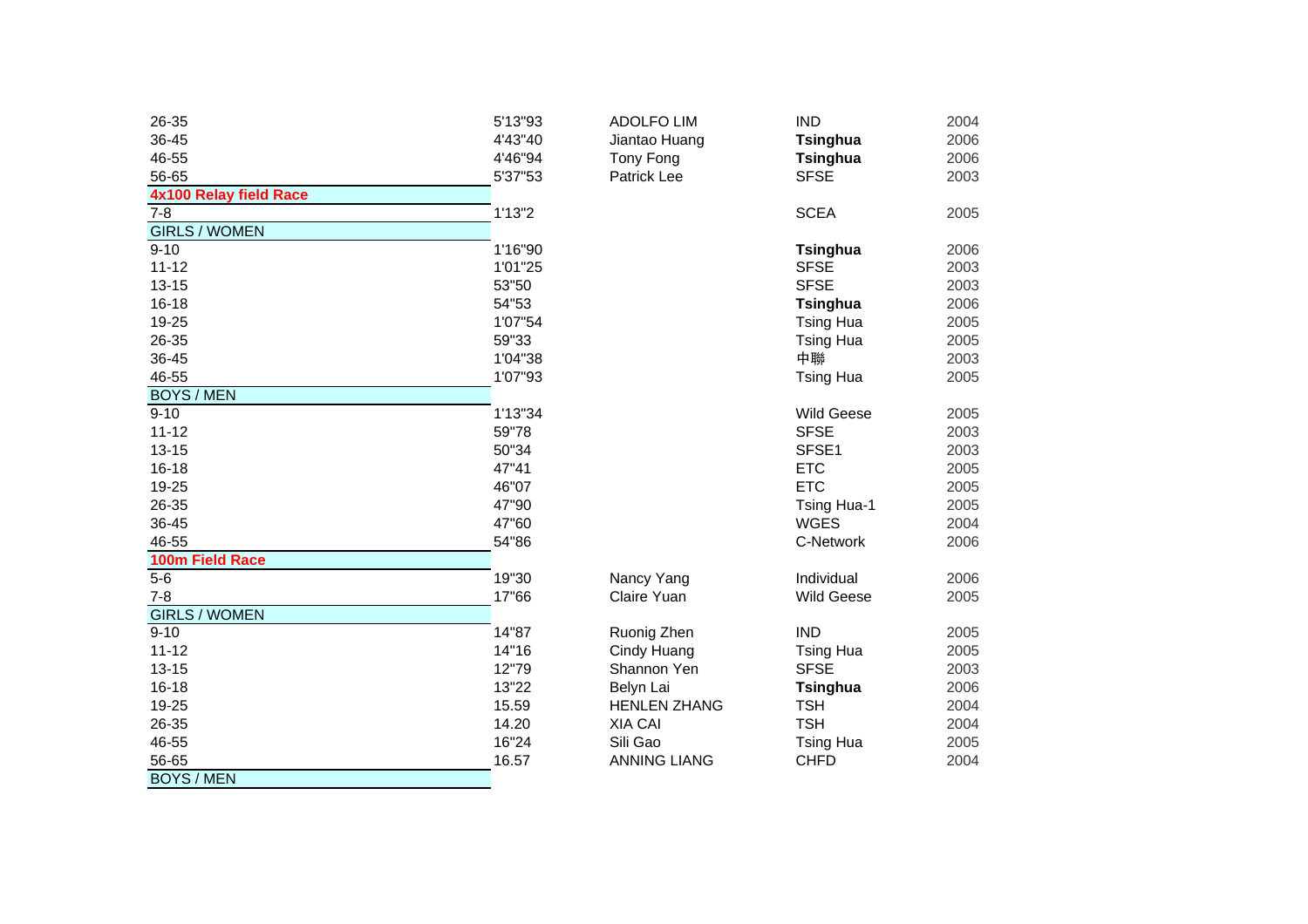| $9 - 10$<br>$11 - 12$<br>$13 - 15$<br>$16 - 18$<br>19-25<br>26-35<br>36-45<br>46-55<br>56-65 | 15"<br>13.53<br>12.25<br>11"55<br>11"56<br>11"61<br>11.50<br>12.03<br>14"84 | Xiao Wen Xie<br>CHANG-ZHOU GONG<br><b>KEVIN SHIAO</b><br>James Chen<br>Michael Gabrel Speech<br><b>Grant Guo</b><br>MENG-YU EEO<br><b>ZONG JIAN LI</b><br>張洪瑞 | <b>IND</b><br><b>BKLY</b><br><b>IND</b><br><b>ETC</b><br><b>ETC</b><br>Tsing<br><b>WGES</b><br><b>BSTR</b><br><b>IND</b> |
|----------------------------------------------------------------------------------------------|-----------------------------------------------------------------------------|---------------------------------------------------------------------------------------------------------------------------------------------------------------|--------------------------------------------------------------------------------------------------------------------------|
| 66+                                                                                          | 13.98                                                                       | Herman Zhou                                                                                                                                                   | <b>IND</b>                                                                                                               |
| 800m Field Race                                                                              |                                                                             |                                                                                                                                                               |                                                                                                                          |
| $7 - 8$                                                                                      | 2'55"42                                                                     | Daniel Keirouz                                                                                                                                                | Tsing                                                                                                                    |
| <b>GIRLS / WOMEN</b>                                                                         |                                                                             |                                                                                                                                                               |                                                                                                                          |
| $9 - 10$                                                                                     | 2'57"58                                                                     | Rachel Keiroz                                                                                                                                                 | Tsing                                                                                                                    |
| $11 - 12$                                                                                    | 2'40"20                                                                     | Cindy Huang                                                                                                                                                   | Tsing                                                                                                                    |
| $13 - 15$                                                                                    | 2'25"03                                                                     | May C Huang                                                                                                                                                   | 中聯                                                                                                                       |
| $16 - 18$                                                                                    | 2'30"06                                                                     | May C Huang                                                                                                                                                   | Tsing                                                                                                                    |
| 26-35                                                                                        | 3'12"                                                                       | Beirong Lu                                                                                                                                                    | <b>IND</b>                                                                                                               |
| 36-45                                                                                        | 2'56"94                                                                     | Li Zhang                                                                                                                                                      | Tsing                                                                                                                    |
| 46-55                                                                                        | 3'25"57                                                                     | <b>HUA WANG</b>                                                                                                                                               | <b>IND</b>                                                                                                               |
| <b>BOYS / MEN</b>                                                                            |                                                                             |                                                                                                                                                               |                                                                                                                          |
| $9 - 10$                                                                                     | 3'13"00                                                                     | Benjamin Wong                                                                                                                                                 | <b>IND</b>                                                                                                               |
| $11 - 12$                                                                                    | 2'54"75                                                                     | <b>WENXIANG WEI</b>                                                                                                                                           | CACC                                                                                                                     |
| $13 - 15$                                                                                    | 2'17"40                                                                     | 潘泓如                                                                                                                                                           | <b>IND</b>                                                                                                               |
| $16 - 18$                                                                                    | 2'09"06                                                                     | Nelson A Yu                                                                                                                                                   | Warric                                                                                                                   |
| 19-25                                                                                        | 2'14"30                                                                     | Chikara Omine                                                                                                                                                 | <b>SFSE</b>                                                                                                              |
| 26-35                                                                                        | 2'24"60                                                                     | <b>ADOLFO LIM</b>                                                                                                                                             | <b>IND</b>                                                                                                               |
| 36-45                                                                                        | 2'15"55                                                                     | Jiantao Huang                                                                                                                                                 | <b>Tsing</b>                                                                                                             |
| 46-55                                                                                        | 2'28"48                                                                     | Tony Fong                                                                                                                                                     | <b>Tsing</b>                                                                                                             |
| 56-65                                                                                        | 3'54"60                                                                     | Norman Ching                                                                                                                                                  | <b>SFSE</b>                                                                                                              |
| 200m Field Race                                                                              |                                                                             |                                                                                                                                                               |                                                                                                                          |
| <b>GIRLS / WOMEN</b>                                                                         |                                                                             |                                                                                                                                                               |                                                                                                                          |
| $9 - 10$                                                                                     | 36"31                                                                       | Ruoning Zha                                                                                                                                                   | C-Net                                                                                                                    |
| $11 - 12$                                                                                    | 29"78                                                                       | Cindy Huang                                                                                                                                                   | Tsing                                                                                                                    |
| $13 - 15$                                                                                    | 27.43                                                                       | MAYC HUNAG 2164                                                                                                                                               | <b>TSH</b>                                                                                                               |
| $16 - 18$                                                                                    | 27"91                                                                       | May C Huang                                                                                                                                                   | Tsing                                                                                                                    |
| 19-25                                                                                        | 35"37                                                                       | Ashley Hu                                                                                                                                                     | <b>IND</b>                                                                                                               |
|                                                                                              |                                                                             |                                                                                                                                                               |                                                                                                                          |

| 10                  | 15"     | Xiao Wen Xie          | <b>IND</b>       | 2005 |
|---------------------|---------|-----------------------|------------------|------|
| $-12$               | 13.53   | CHANG-ZHOU GONG       | <b>BKLY</b>      | 2004 |
| $3 - 15$            | 12.25   | <b>KEVIN SHIAO</b>    | <b>IND</b>       | 2004 |
| $-18$               | 11"55   | James Chen            | <b>ETC</b>       | 2005 |
| $-25$               | 11"56   | Michael Gabrel Speech | <b>ETC</b>       | 2005 |
| $3 - 35$            | 11"61   | <b>Grant Guo</b>      | <b>Tsing Hua</b> | 2005 |
| $-45$               | 11.50   | <b>MENG-YU EEO</b>    | <b>WGES</b>      | 2004 |
| $-55$               | 12.03   | <b>ZONG JIAN LI</b>   | <b>BSTR</b>      | 2004 |
| $-65$               | 14"84   | 張洪瑞                   | <b>IND</b>       | 2003 |
| }+                  | 13.98   | Herman Zhou           | <b>IND</b>       | 2004 |
| 0m Field Race       |         |                       |                  |      |
| 8                   | 2'55"42 | Daniel Keirouz        | <b>Tsing Hua</b> | 2005 |
| <b>IRLS / WOMEN</b> |         |                       |                  |      |
| 10                  | 2'57"58 | <b>Rachel Keiroz</b>  | <b>Tsing Hua</b> | 2005 |
| $-12$               | 2'40"20 | Cindy Huang           | <b>Tsing Hua</b> | 2005 |
| $3 - 15$            | 2'25"03 | May C Huang           | 中聯               | 2003 |
| $-18$               | 2'30"06 | May C Huang           | <b>Tsing Hua</b> | 2005 |
| $3 - 35$            | 3'12"   | Beirong Lu            | <b>IND</b>       | 2005 |
| $-45$               | 2'56"94 | Li Zhang              | <b>Tsing Hua</b> | 2005 |
| $-55$               | 3'25"57 | <b>HUA WANG</b>       | <b>IND</b>       | 2004 |
| <b>OYS / MEN</b>    |         |                       |                  |      |
| $\overline{10}$     | 3'13"00 | Benjamin Wong         | <b>IND</b>       | 2005 |
| $-12$               | 2'54"75 | <b>WENXIANG WEI</b>   | CACC             | 2004 |
| $3 - 15$            | 2'17"40 | 潘泓如                   | <b>IND</b>       | 2003 |
| $-18$               | 2'09"06 | Nelson A Yu           | Warriors         | 2005 |
| $-25$               | 2'14"30 | Chikara Omine         | <b>SFSE</b>      | 2003 |
| $3 - 35$            | 2'24"60 | <b>ADOLFO LIM</b>     | <b>IND</b>       | 2004 |
| $-45$               | 2'15"55 | Jiantao Huang         | Tsinghua         | 2006 |
| $-55$               | 2'28"48 | Tony Fong             | Tsinghua         | 2006 |
| $-65$               | 3'54"60 | Norman Ching          | <b>SFSE</b>      | 2003 |
| 0m Field Race       |         |                       |                  |      |
| <b>IRLS / WOMEN</b> |         |                       |                  |      |
| 10                  | 36"31   | Ruoning Zha           | C-Networld       | 2005 |
| $-12$               | 29"78   | Cindy Huang           | <b>Tsing Hua</b> | 2005 |
| $3 - 15$            | 27.43   | MAYC HUNAG 2164       | <b>TSH</b>       | 2004 |
| $-18$               | 27"91   | May C Huang           | <b>Tsing Hua</b> | 2005 |
| $-25$               | 35"37   | Ashley Hu             | <b>IND</b>       | 2005 |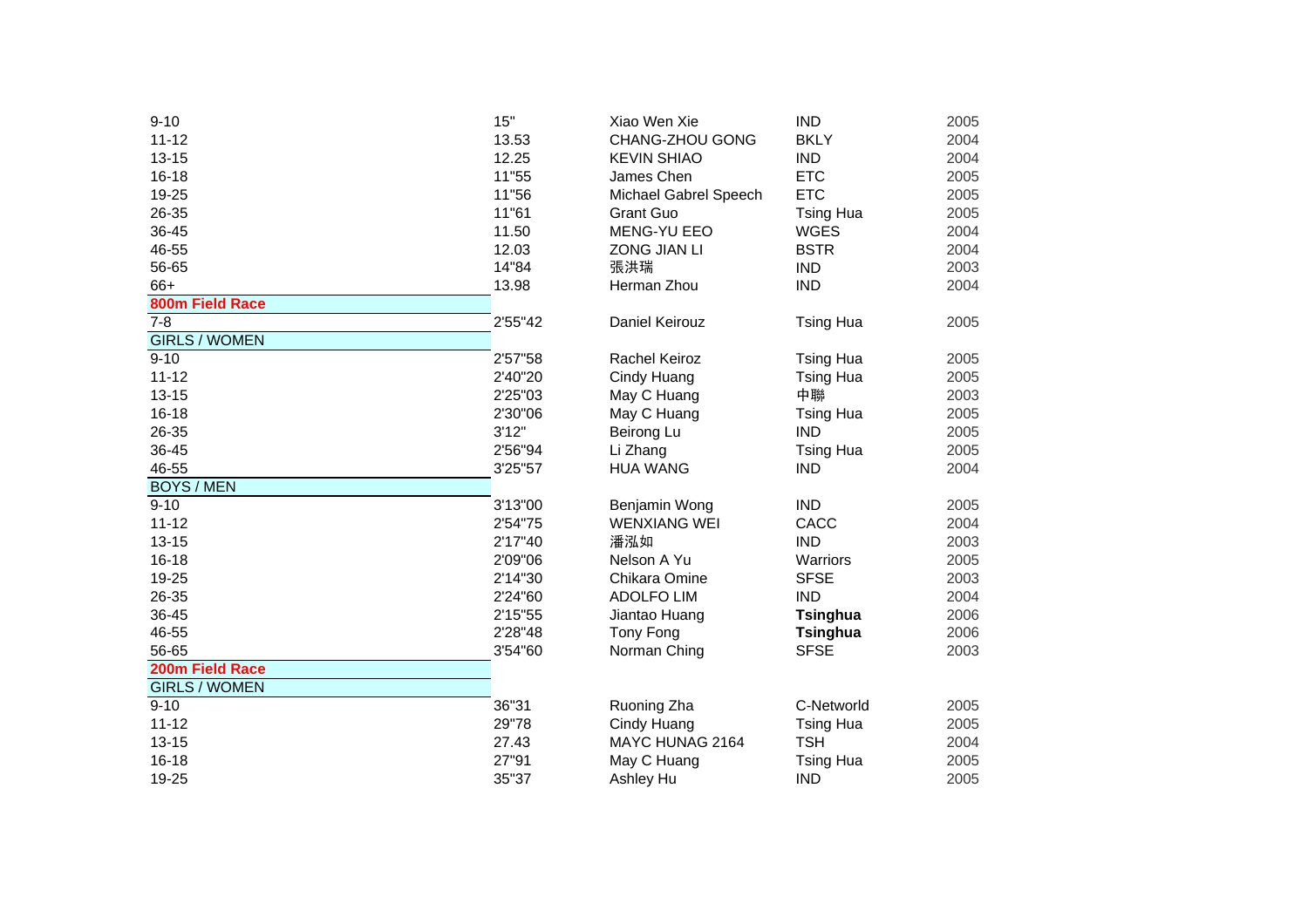| 26-35                   | 33"20    | <b>Tracy Zhou</b>      | <b>IND</b>       | 2003 |
|-------------------------|----------|------------------------|------------------|------|
| 36-45                   | 31"29    | 趙嬿                     | <b>SCEA</b>      | 2003 |
| 46-55                   | 37"59    | Penny Peng             | <b>Tsing Hua</b> | 2005 |
| <b>BOYS / MEN</b>       |          |                        |                  |      |
| $5-6$                   | 47"14    | Eric Liu               | Individual       | 2006 |
| $7 - 8$                 | 40"83    | <b>Tigersunny Chen</b> | Individual       | 2006 |
| $9 - 10$                | 35"09    | Benjamin Wong          | <b>IND</b>       | 2005 |
| $11 - 12$               | 29.31    | CHANG-ZHOU GONG        | <b>BKLY</b>      | 2004 |
| $13 - 15$               | 24"80    | Bryan Chan             | <b>IND</b>       | 2003 |
| $16 - 18$               | 23"62    | John Lee               | <b>SFSE</b>      | 2003 |
| 19-25                   | 24"10    | James Chen             | <b>ETC</b>       | 2006 |
| 26-35                   | 23"69    | <b>Grant Guo</b>       | <b>Tsing Hua</b> | 2005 |
| 36-45                   | 25"3     | 楊明耀                    | 清華               | 2003 |
| 46-55                   | 24"2     | 厲琮健                    | <b>SFSE</b>      | 2003 |
| 56-65                   | 29"78    | 李北偉                    | <b>SFSE</b>      | 2003 |
| 3000m Field Race        |          |                        |                  |      |
| <b>GIRLS / WOMEN</b>    |          |                        |                  |      |
| $16 - 18$               | 11'58"35 | May C Huang            | <b>Tsing Hua</b> | 2005 |
| 19-25                   | 12'27"97 | Cindy Huang            | <b>Tsing Hua</b> | 2005 |
| 26-35                   | 12'15"65 | Monica Zhuang          | Individual       | 2006 |
| 36-45                   | 16'20"52 | Chanlene Tan           | <b>IND</b>       | 2005 |
| 46-55                   | 16'45"30 | Yan Lin Wang           | <b>IND</b>       | 2005 |
| <b>BOYS / MEN</b>       |          |                        |                  |      |
| $13 - 15$               | 14'56"   | Andy Zhang             | <b>IND</b>       | 2005 |
| $16 - 18$               | 9'53"18  | Victor Ho              | Individual       | 2006 |
| 19-25                   | 10'17"   | Jason Wang             | <b>Tsing Hua</b> | 2005 |
| 26-35                   | 11'48"7  | <b>XUN LIU</b>         | <b>IND</b>       | 2004 |
| 36-45                   | 10'10"21 | Xiaochun Nie           | <b>Tsinghua</b>  | 2006 |
| 46-55                   | 10'10"21 | Aaron Pierson          | <b>Tsinghua</b>  | 2006 |
| 56-65                   | 13'16"   | Patrick Lee            | <b>IND</b>       | 2005 |
| 4x400m Relay Field Race |          |                        |                  |      |
| <b>GIRLS / WOMEN</b>    |          |                        |                  |      |
| $16 - 18$               | 4'51"16  |                        | ETC-C            | 2005 |
| 19-25                   | 5'01"80  |                        | <b>Tsing Hua</b> | 2005 |
| 26-35                   | 5'17"87  |                        | <b>Tsinghua</b>  | 2006 |
| 36-45                   | 5'37"80  |                        | <b>Tsing Hua</b> | 2005 |
| 46-55                   | 7'07"    |                        | <b>CHFD</b>      | 2004 |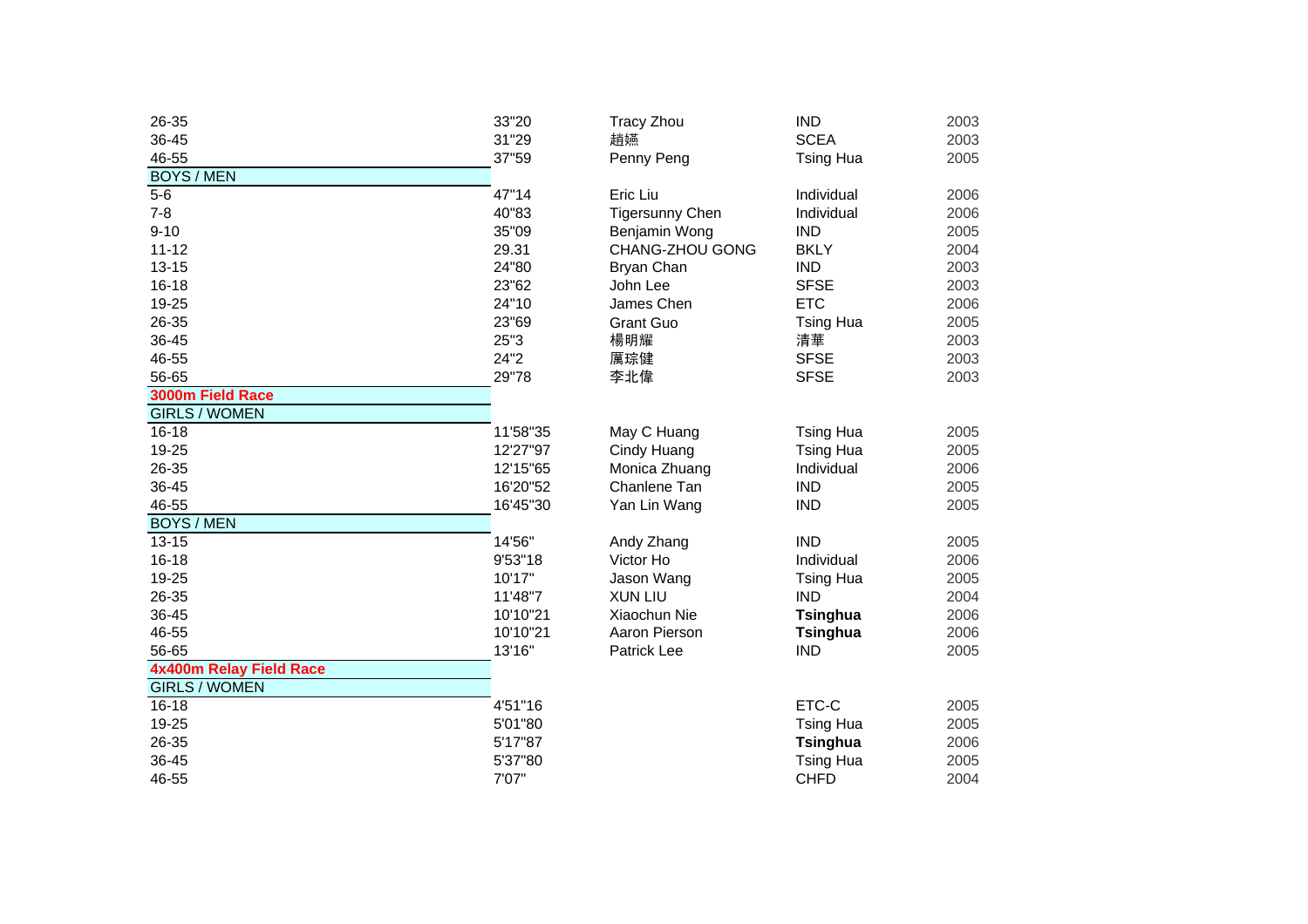| <b>BOYS / MEN</b>                        |                   |                         |                     |      |
|------------------------------------------|-------------------|-------------------------|---------------------|------|
| $16 - 18$                                | 3'45"81           |                         | ETC-A               | 2005 |
| 19-25                                    | 3'47"             |                         | <b>ETC</b>          | 2005 |
| 26-35                                    | 3'55"33           |                         | <b>Tsing Hua</b>    | 2005 |
| 36-45                                    | 4'18"70           |                         | <b>Tsing Hua</b>    | 2005 |
| <b>High Jump</b><br><b>GIRLS / WOMEN</b> |                   |                         |                     |      |
| $9 - 10$                                 | 1.00m             | Alaina Lui              | Individual          | 2006 |
| $11 - 12$                                | 1.05m             | <b>KATTY SUN</b>        | <b>IND</b>          | 2004 |
| $13 - 15$                                | 1.45m             | LEONA SHUM 2122         | <b>ETC</b>          | 2004 |
| 19-25                                    | 1.00m             | Emma Li                 | Tsinghua            | 2006 |
| 26-35                                    | 1.55m             | Grace Kloba             | <b>Tsing Hua</b>    | 2005 |
| 36-45                                    | 1.38m             | Grace Kloba             | Tsinghua            | 2006 |
| 46-55                                    | 1.20m             | 高平                      | 中聯                  | 2003 |
| <b>BOYS / MEN</b>                        |                   |                         |                     |      |
| $7 - 8$                                  | 0.85m             | Aluin Lui               | Individual          | 2006 |
| $9 - 10$                                 | 0.90 <sub>m</sub> | <b>Christopher Shen</b> | <b>CNetwork</b>     | 2006 |
| $11 - 12$                                | 1.25m             | Victor Du               | Individual          | 2006 |
| $13 - 15$                                | 1.57m             | Kelvin K Shum           | <b>ETC</b>          | 2005 |
| $16 - 18$                                | 1.60m             | Michael Omine           | <b>SFSE</b>         | 2003 |
| 19-25                                    | 1.45m             | Wei Du                  | <b>UCB</b>          | 2005 |
| 26-35                                    | 1.80m             | Chenggang Lu            | Stanford University | 2006 |
| 36-45                                    | 1.65m             | Qun Wu                  | 中聯                  | 2003 |
| 46-55                                    | 1.51 <sub>m</sub> | Jun Shan                | <b>CNetwork</b>     | 2006 |
| 56-65                                    | 1.18m             | 張洪瑞                     | 北師大                 | 2003 |
| <b>Long Jump</b>                         |                   |                         |                     |      |
| <b>GIRLS / WOMEN</b>                     |                   |                         |                     |      |
| $7 - 8$                                  | 2.04m             | Eva Lillian Hu          | Individual          | 2006 |
| $9 - 10$                                 | 2.92m             | Kitty Liu               | Tsinghua            | 2006 |
| $11 - 12$                                | 3.99m             | Christina Sung          | Individual          | 2006 |
| $13 - 15$                                | 4.45m             | Leona Shum              | <b>ETC</b>          | 2004 |
| $16 - 18$                                | 4.88m             | Belyn Lai               | Tsinghua            | 2006 |

| 5             | 4'18"70           |                  | <b>Tsing Hua</b>    | 2005 |
|---------------|-------------------|------------------|---------------------|------|
| h Jump        |                   |                  |                     |      |
| S/WOMEN       |                   |                  |                     |      |
|               | 1.00m             | Alaina Lui       | Individual          | 2006 |
| 2             | 1.05m             | <b>KATTY SUN</b> | <b>IND</b>          | 2004 |
| 5             | 1.45m             | LEONA SHUM 2122  | <b>ETC</b>          | 2004 |
| 5             | 1.00m             | Emma Li          | Tsinghua            | 2006 |
| 5             | 1.55m             | Grace Kloba      | <b>Tsing Hua</b>    | 2005 |
| 5             | 1.38m             | Grace Kloba      | Tsinghua            | 2006 |
| 5<br>'S / MEN | 1.20m             | 高平               | 中聯                  | 2003 |
|               |                   |                  |                     |      |
|               | 0.85m             | Aluin Lui        | Individual          | 2006 |
|               | 0.90 <sub>m</sub> | Christopher Shen | <b>CNetwork</b>     | 2006 |
| 12            | 1.25m             | Victor Du        | Individual          | 2006 |
| 5             | 1.57m             | Kelvin K Shum    | <b>ETC</b>          | 2005 |
| 8             | 1.60m             | Michael Omine    | <b>SFSE</b>         | 2003 |
| 5             | 1.45m             | Wei Du           | <b>UCB</b>          | 2005 |
| 5             | 1.80m             | Chenggang Lu     | Stanford University | 2006 |
| 5             | 1.65m             | Qun Wu           | 中聯                  | 2003 |
| 5             | 1.51 <sub>m</sub> | Jun Shan         | <b>CNetwork</b>     | 2006 |
| 5             | 1.18m             | 張洪瑞              | 北師大                 | 2003 |
| g Jump        |                   |                  |                     |      |
| S / WOMEN     |                   |                  |                     |      |
|               | 2.04m             | Eva Lillian Hu   | Individual          | 2006 |
|               | 2.92m             | Kitty Liu        | Tsinghua            | 2006 |
| 2             | 3.99m             | Christina Sung   | Individual          | 2006 |
| 5             | 4.45m             | Leona Shum       | <b>ETC</b>          | 2004 |
| 8             | 4.88m             | Belyn Lai        | Tsinghua            | 2006 |
|               |                   |                  |                     |      |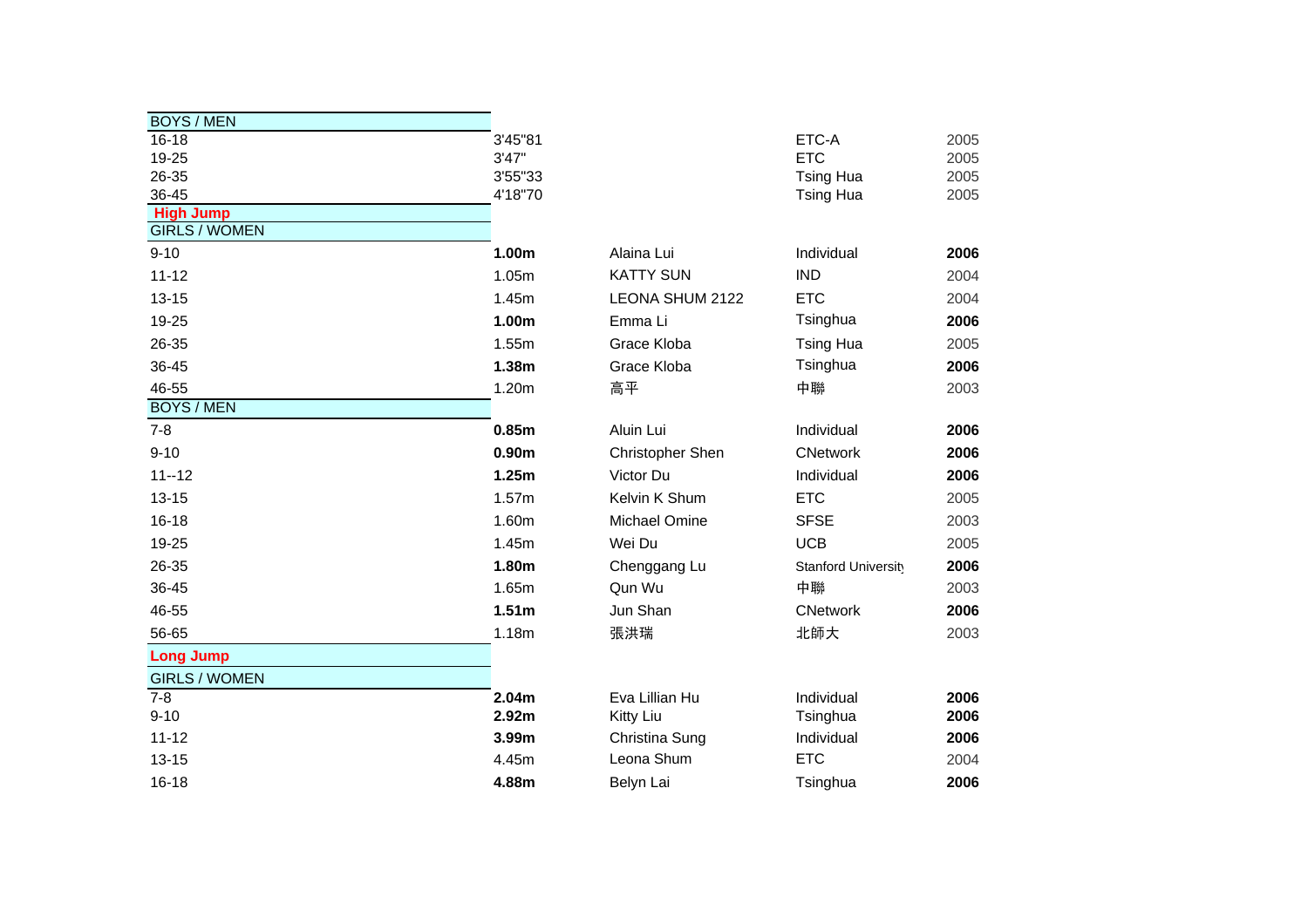| 26-35                | 4.13m             | Hn-Nam Choi                | CACC              | 2004 |
|----------------------|-------------------|----------------------------|-------------------|------|
| 36-45                | 3.77m             | YUN SONG 2233              | <b>CHFD</b>       | 2004 |
| 46-55                | 3.60m             | 孫燕                         | 中聯                | 2003 |
| <b>BOYS / MEN</b>    |                   |                            |                   |      |
| $5-6$                | 1.81m             | <b>Garrett Harrison Hu</b> | Individual        | 2006 |
| $7 - 8$              | 2.35m             | <b>Brandon Cheng</b>       | <b>Wild Geese</b> | 2005 |
| $9 - 10$             | 4.04m             | Cong Chen                  | Tsinghua          | 2006 |
| $11 - 12$            | 3.88m             | Samuel Wang                | 爱修圣徒之家            | 2006 |
| $13 - 15$            | 5.19m             | <b>THAMS TRAN</b>          | <b>ETC</b>        | 2004 |
| $16 - 18$            | 5.89m             | Michael Omine              | <b>SFSE</b>       | 2003 |
| 19-25                | 5.69m             | Peter Cruz                 | <b>ETC</b>        | 2005 |
| 26-35                | 5.19m             | EDDY C. CHOU               | <b>ETC</b>        | 2004 |
| 36-45                | 5.49m             | YIWEN HUANG                | <b>WGES</b>       | 2004 |
| 46-55                | 4.40m             | Paul Ling                  | Tsinghua          | 2006 |
| 56-65                | 3.76m             | 古正夫                        | <b>SFSE</b>       | 2003 |
| 66+                  | 3.30m             | Alex Ku                    | <b>IND</b>        | 2005 |
| <b>Triple Jump</b>   |                   |                            |                   |      |
| <b>GIRLS / WOMEN</b> |                   |                            |                   |      |
| $16 - 18$            | 10.25m            | Graham, Ryan               | Graham, Ryan      | 2006 |
| 26-35                | 6.41 <sub>m</sub> | Mei Li                     | <b>ACSSS</b>      | 2006 |
| 36-45                | 6.39m             | Hui Tang                   | <b>ACSSS</b>      | 2006 |
| 46-55                | 6.86m             | Sili Gao                   | Tsinghua          | 2006 |
| <b>BOYS / MEN</b>    |                   |                            |                   |      |
| $13 - 15$            | 9.78m             | Nathan Ma                  | <b>IND</b>        | 2005 |
| $16 - 18$            | 11.48m            | <b>TALENT LAU</b>          | <b>IND</b>        | 2004 |
| 19-25                | 12.54m            | Peter Cruz                 | <b>ETC</b>        | 2005 |
| 26-35                | 11.14m            | David Chai Shu Yu          | <b>IND</b>        | 2005 |
| 36-45                | 10.83             | YIWEN HUANG                | <b>WGES</b>       | 2004 |
| 46-55                | 13.97m            | Zongjian Li                | Tsinghua          | 2006 |
| 56-65                | 7.83m             | YUMIN FU                   | <b>IND</b>        | 2004 |
| <b>Shot Put</b>      |                   |                            |                   |      |
| <b>GIRLS / WOMEN</b> |                   |                            |                   |      |
| $9 - 10$             | 3.19m             | Kitty Liu                  | Tsinghua          | 2006 |
| $11 - 12$            | 6.22m             | Kristie Cheng              | <b>Wild Geese</b> | 2005 |
| $13 - 15$            | 7.54m             | Cheri Chan                 | Individual        | 2006 |
| $16 - 18$            | 9.26m             | Janny Zheng                | Individual        | 2006 |
| 26-35                | 9.58m             | Li Zhu                     | <b>Tsing Hua</b>  | 2005 |

| ш              | <b>I III-IYAIII UIUI</b>   | unuu              | ZUU4 |
|----------------|----------------------------|-------------------|------|
| m              | <b>YUN SONG 2233</b>       | <b>CHFD</b>       | 2004 |
| w              | 孫燕                         | 中聯                | 2003 |
| m              | <b>Garrett Harrison Hu</b> | Individual        | 2006 |
| m              | <b>Brandon Cheng</b>       | <b>Wild Geese</b> | 2005 |
| m              | Cong Chen                  | Tsinghua          | 2006 |
| m              | Samuel Wang                | 爱修圣徒之家            | 2006 |
| m              | <b>THAMS TRAN</b>          | <b>ETC</b>        | 2004 |
| m              | Michael Omine              | <b>SFSE</b>       | 2003 |
| m              | Peter Cruz                 | <b>ETC</b>        | 2005 |
| m              | EDDY C. CHOU               | <b>ETC</b>        | 2004 |
| m              | YIWEN HUANG                | <b>WGES</b>       | 2004 |
| m              | Paul Ling                  | Tsinghua          | 2006 |
| m              | 古正夫                        | <b>SFSE</b>       | 2003 |
| m              | Alex Ku                    | <b>IND</b>        | 2005 |
| 5m             | Graham, Ryan               | Graham, Ryan      | 2006 |
| m              | Mei Li                     | <b>ACSSS</b>      | 2006 |
| m              | Hui Tang                   | <b>ACSSS</b>      | 2006 |
| m              | Sili Gao                   | Tsinghua          | 2006 |
| m              | Nathan Ma                  | <b>IND</b>        | 2005 |
| 8m             | <b>TALENT LAU</b>          | <b>IND</b>        | 2004 |
| 4m             | Peter Cruz                 | <b>ETC</b>        | 2005 |
| 4m             | David Chai Shu Yu          | <b>IND</b>        | 2005 |
| 3              | YIWEN HUANG                | <b>WGES</b>       | 2004 |
| 7 <sub>m</sub> | Zongjian Li                | Tsinghua          | 2006 |
| m              | YUMIN FU                   | <b>IND</b>        | 2004 |
| m              | Kitty Liu                  | Tsinghua          | 2006 |
| m              | Kristie Cheng              | <b>Wild Geese</b> | 2005 |
| m              | Cheri Chan                 | Individual        | 2006 |
| m              | Janny Zheng                | Individual        | 2006 |
| m              | Li Zhu                     | <b>Tsing Hua</b>  | 2005 |
|                |                            |                   |      |